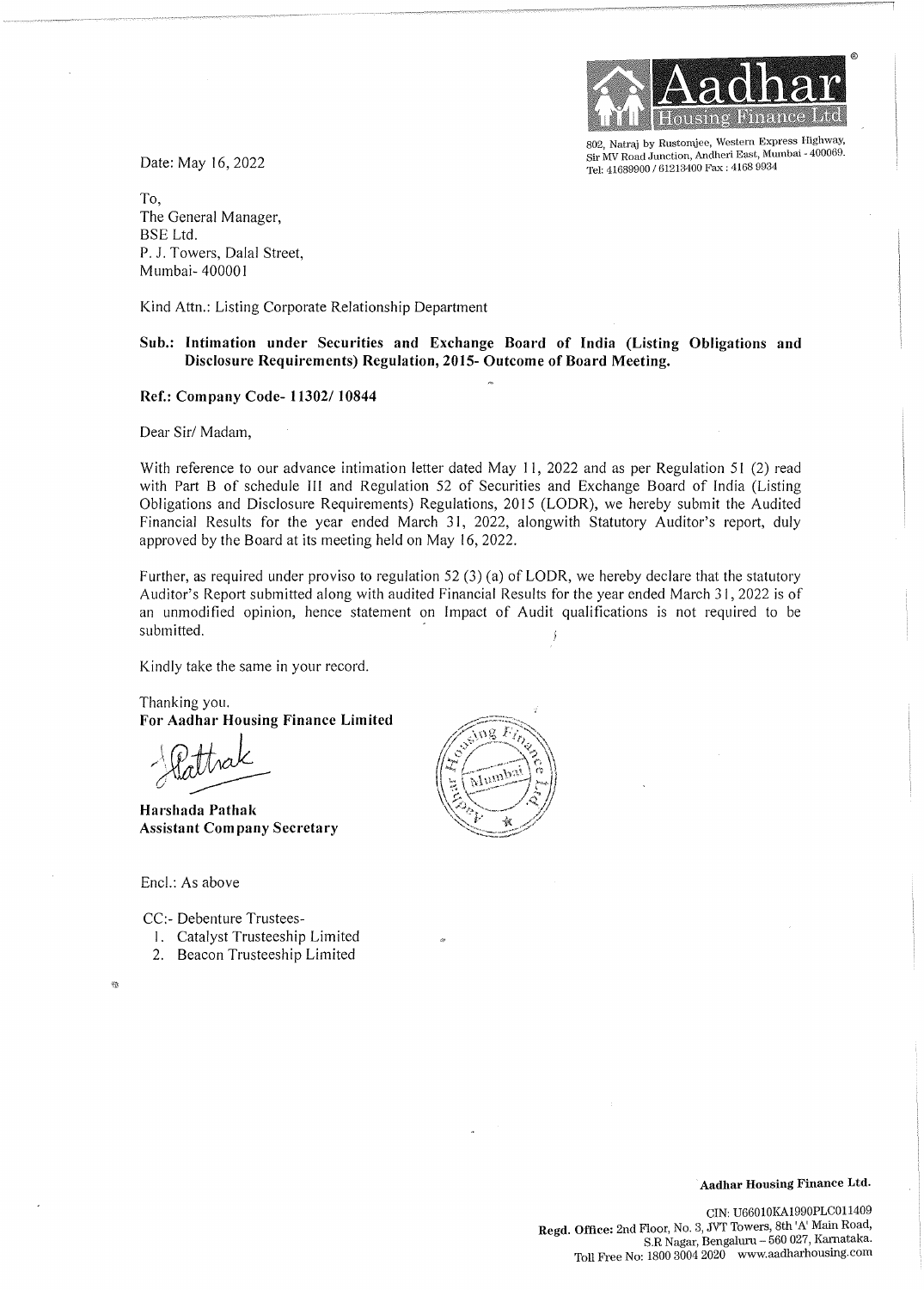Walker Chandiok & Co LLP 11th Floor, Tower II.

One International Center, S B Marg, Prabhadevi (W), Mumbai - 400013 Maharashtra, India T +91 22 6626 2699 F +91 22 6626 2601

**Independent Auditor's Report on Standalone Annual Financial Results of the Company Pursuant to the Regulation 52 of the SEBI (Listing Obligations and Disclosure Requirements) Regulations, 2015 (as amended)** 

**To the Board of Directors of Aadhar Housing Finance Limited** 

**Opinion** 

- 1. We have audited the accompanying standalone annual financial results ('the Statement') of **Aadhar Housing Finance Limited** ("the Company") for the year ended **31 March 2022,** attached herewith, being submitted by the company pursuant to the Regulation 52 of the SEBI (Listing Obligations and Disclosure Requirements) Regulations, 2015 (as amended), including relevant circulars issued by the SEBI from time to time ('Listing Regulations').
- 2. In our opinion and to the best of our information and according to the explanations given to us, the aforesaid Statement:
	- i) presents financial results in accordance with the requirements of Regulation 52 of the Listing Regulations; and
	- ii) gives a true and fair view in conformity with the applicable Indian Accounting Standards ('Ind AS') specified under section 133 of the Companies Act, 2013 ('the Act'), read with the Companies (Indian Accounting Standards) Rules, 2015, and other accounting principles generally accepted in India, of the standalone net profit after tax and other comprehensive income and other financial information of the Company for the year ended 31 March 2022.

## **Basis for Opinion**

3. We conducted our audit in accordance with the Standards on Auditing specified under section 143(10) of the Act. Our responsibilities under those standards are further described in the Auditor's Responsibilities for the Audit of the Statement of our report. We are independent of the Company in accordance with the Code of Ethics issued by the Institute of Chartered Accountants of India ('ICAI') together with the ethical requirements that are relevant to our audit of the financial results under the provisions of the Act and the rules thereunder, and we have fulfilled our other ethical responsibilities in accordance with these requirements and the Code of Ethics. We believe that the audit evidence we have obtained is sufficient and appropriate to provide a basis for our opinion.

Chartered Accountants

Offices in Bengaluru, Chandigarh, Chennai, Gurugram, Hyderabad, Kochi, Kolkata, Mumbai, New Delhi, Naida and Puna

Walker Chandiok & Co LLP is registered with limited liability with identification number AAC-2085 and has its registered office at L-41, Connaught Circus. Outer Circle, New Delhi. 110001, India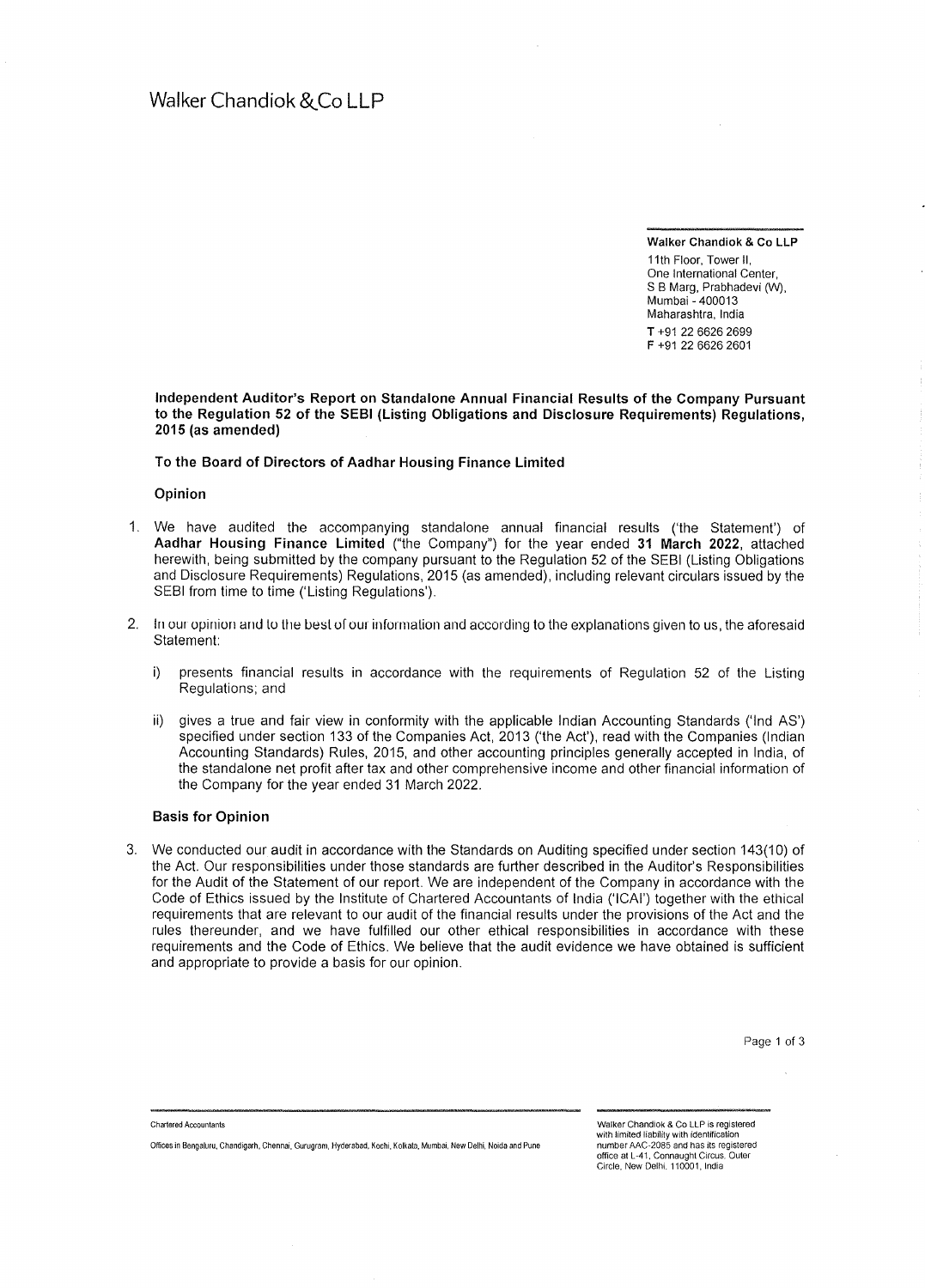#### **Responsibilities of Management and Those Charged with Governance for the Statement**

- 4. The Statement has been prepared on the basis of the standalone annual financial statements and has been approved by the Company's Board of Directors. The Company's Board of Directors are responsible for preparation and presentation of the Statement that gives a true and fair view of the net profit and other comprehensive income and other financial information of the Company in accordance with the Ind AS specified under section 133 of the Act, read with the Companies (Indian Accounting Standards) Rules, 2015 and other accounting principles generally accepted in India and in compliance with Regulation 52 of the Listing Regulations. This responsibility also includes maintenance of adequate accounting records in accordance with the provisions of the Act for safeguarding of the assets of the Company and for preventing and detecting frauds and other irregularities; selection and application of appropriate accounting policies; making judgments and estimates that are reasonable and prudent; and design, implementation and maintenance of adequate internal financial controls, that were operating effectively for ensuring the accuracy and completeness of the accounting records, relevant to the preparation and presentation of the Statement that gives a true and fair view and is free from material misstatement, whether due to fraud or error.
- 5. In preparing the Statement, the Board of Directors is responsible for assessing the ability of the Company to continue as a going concern, disclosing, as applicable, matters related to going concern and using the going concern basis of accounting unless the management either intends to liquidate the Company or to cease operations, or has no realistic alternative but to do so.
- 6. The Company's Board of Directors are also responsible for overseeing the Company's financial reporting process.

## **Auditor's Responsibilities for the Audit of the Statement**

- 7. Our objectives are to obtain reasonable assurance about whether the Statement as a whole is free from material misstatement, whether due to fraud or error, and to issue an auditor's report that includes our opinion. Reasonable assurance is a high level of assurance but is not a guarantee that an audit conducted in accordance with Standards on Auditing under section 143(10) of the Act will always detect a material misstatement, when it exists. Misstatements can arise from fraud or error and are considered material if, individually or in the aggregate, they could reasonably be expected to influence the economic decisions of users taken on the basis of this Statement.
- 8. As part of an audit in accordance with Standards on Auditing, we exercise professional judgment and maintain professional skepticism throughout the audit. We also:
- Identify and assess the risks of material misstatement of the Statement, whether due to fraud or error, design and perform audit procedures responsive to those risks, and obtain audit evidence that is sufficient and appropriate to provide a basis for our opinion. The risk of not detecting a material misstatement resulting from fraud is higher than for one resulting from error, as fraud may involve collusion, forgery, intentional omissions, misrepresentations, or the override of internal control.
- Obtain an understanding of internal control relevant to the audit in order to design audit procedures that are appropriate in the circumstances. Under section 143(3)(i) of the Act, we are also responsible for expressing our opinion on whether the Company has in place an adequate internal financial controls with reference to financial statements and the operating effectiveness of such controls.

Page 2 of 3

| <b>Chartered Accountants</b>                                                                                      |
|-------------------------------------------------------------------------------------------------------------------|
| Offices in Bengaluru, Chandigarh, Chennai, Gurugram, Hyderabad, Kochi, Kolkata, Mumbai, New Delhi, Noida and Pune |

Walker Chandiok & Co LLP is registered with limited liability with identification number AAC-2085 and has its registered office at L-41, Connaught Circus, Outer Circle, New Delhi. 110001. India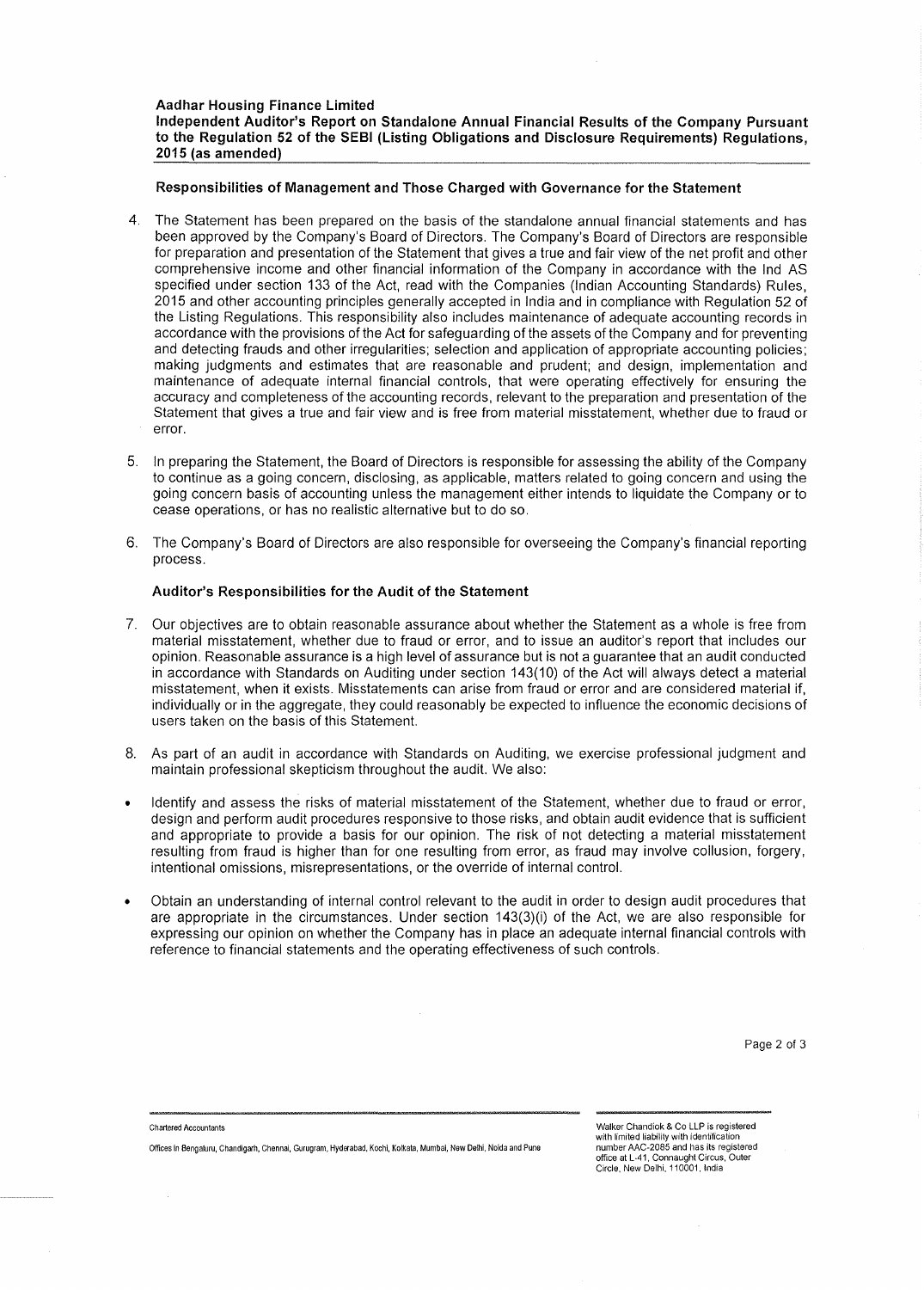**Aadhar Housing Finance Limited** 

**Independent Auditor's Report on Standalone Annual Financial Results of the Company Pursuant to the Regulation 52 of the SEBI (Listing Obligations and Disclosure Requirements) Regulations, 2015 (as amended)** 

- Evaluate the appropriateness of accounting policies used and the reasonableness of accounting estimates and related disclosures made by management.
- Conclude on the appropriateness of management's use of the going concern basis of accounting and, based on the audit evidence obtained, whether a material uncertainty exists related to events or conditions that may cast significant doubt on the ability of the Company to continue as a going concern. If we conclude that a material uncertainty exists, we are required to draw attention in our auditor's report to the related disclosures in the Standalone Financial Statements or, if such disclosures are inadequate, to modify our opinion. Our conclusions are based on the audit evidence obtained up to the date of our auditor's report. However, future events or conditions may cause the Company to cease to continue as a going concern.
- Evaluate the overall presentation, structure and content of the Statement, including the disclosures, and whether the Statement represents the underlying transactions and events in a manner that achieves fair presentation.
- 9. We communicate with those charged with governance regarding, among other matters, the planned scope and timing of the audit and significant audit findings, including any significant deficiencies in internal control that we identify during our audit.
- 10. We also provide those charged with governance with a statement that we have complied with relevant ethical requirements regarding independence, and to communicate with them all relationships and other matters that may reasonably be thought to bear on our independence, and where applicable, related safeguards.

#### **Other Matters**

- 11. The Statement includes financial results for the quarter ended 31 March 2022, being the balancing figures between the audited figures in respect of the full financial year and the published unaudited year-to-date figures up to the third quarter of the current financial year, which were subject to limited review by us.
- 12. The audit of standalone financial results for the corresponding year ended 31 March 2021, included as comparative financial information in the Statement, was jointly audited by Deloitte Haskins & Sells LLP and Chaturvedi SK & Fellows, who have expressed an unmodified opinion vide their report dated 06 May 2021. The report has been furnished to us by the management and have been relied upon by us for the purpose of our audit of the Statement. Our opinion is not modified in respect of this matter.

For **Walker Chandiok & Co LLP**  Chartered Accountants Firm's Registration No:001076N/N500013

**MANISH ANILKUMAR GUJRAL** 

Digitally signed by MANISH ANILKUMAR GUJRAL Date: 2022.05.16 17:32:36 +05'30'

**Manish Gujral**  Partner Membership No:105117

#### **UDIN:22105117AJBERQ1326**

Place: Mumbai Date: 16 May 2022

Page 3 of 3

**Chartered Accountants** 

**Offices in Bengaluru, Chandigarh, Chennai, Gurugram, Hyderabad, Kochi, Kolkata, Mumbai, New Delhi, Naida and Puna** 

Walker Chandiok & Co LLP is registered with limited liability with identification number AAC-2085 and has its registered office at L-41, Connaught Circus, Outer Circle, New Delhi, 110001, India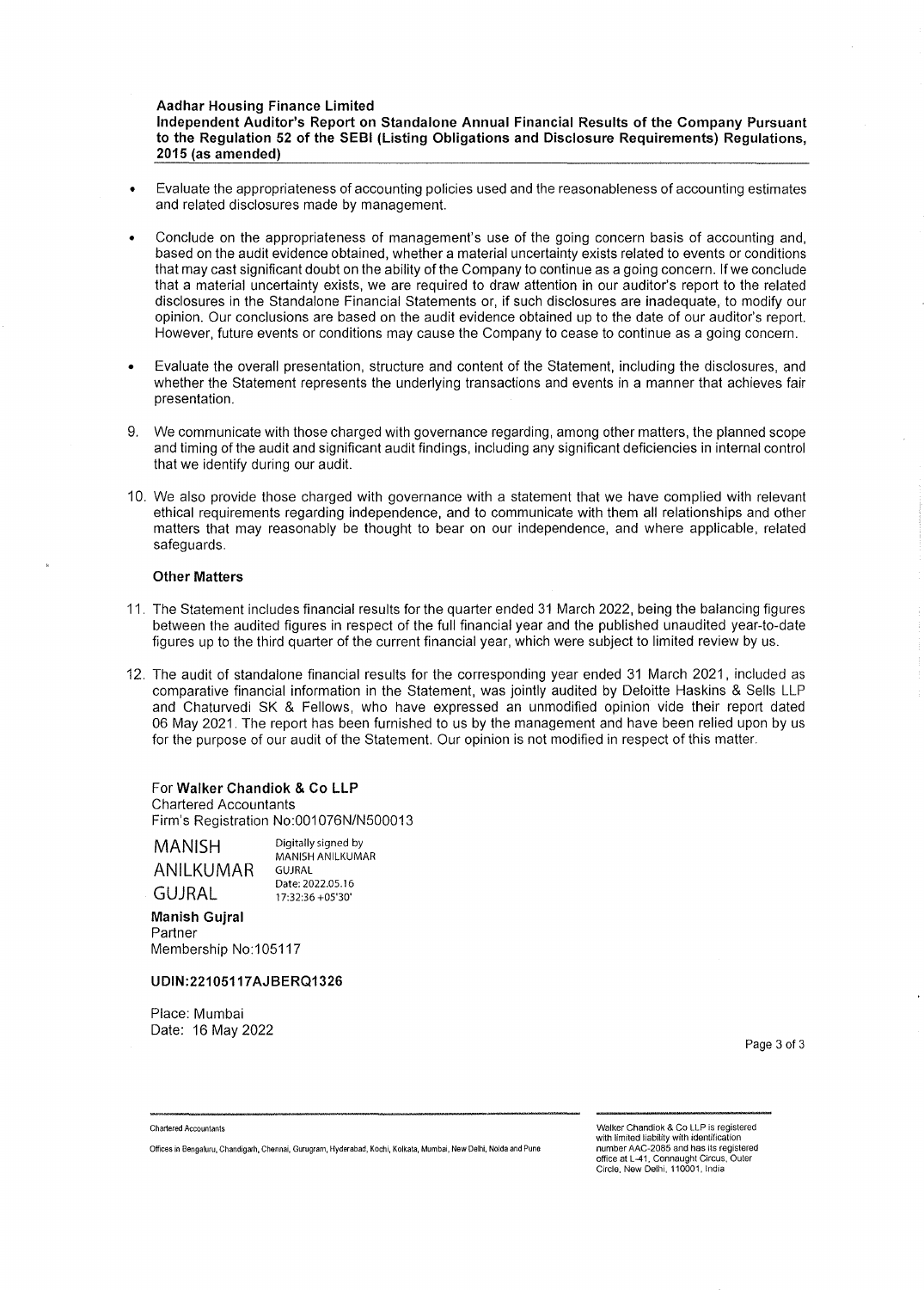**Walker Chandiok** & **Co LLP** 

11th Floor, Tower II One International Center, S B Marg, Prabhadevi (W). Mumbai• 400013 Maharashtra, India **T** +91 22 6626 2699 **F** +91 22 6626 2601

**Independent Auditor's Report on Consolidated Annual Financial Results of the Company Pursuant to the Regulation 52 of the SEBI (Listing Obligations and Disclosure Requirements) Regulations, 2015 (as amended)** 

**To the Board of Directors of Aadhar Housing Finance Limited** 

**Opinion** 

- 1. We have audited the accompanying consolidated annual financial results ("the Statement") of **Aadhar Housing Finance Limited** ("the Holding Company") and its subsidiary, Aadhar Sales and Services Private Limited (the Holding Company and its subsidiary together referred to as 'the Group'), for the year ended **31 March 2022,** attached herewith, being submitted by the Holding Company pursuant to the Regulation 52 of the SEBI (Listing Obligations and Disclosure Requirements) Regulations, 2015 (as amended), including relevant circulars issued by the SEBI from time to time ('Listing Regulations').
- 2. In our opinion and to the best of our information and according to the explanations given to us and based on the consideration of the report of other auditor on separate audited financial statements of the subsidiary, as referred to in paragraph 11 below, the Statement:
	- i) includes the annual financial result of the following entity:

| Name of the Company                       | Relationship |
|-------------------------------------------|--------------|
| Aadhar Sales and Services Private Limited | Subsidiarv   |

- ii) presents financial results in accordance with the requirements of Regulation 52 of the SEBI (Listing Obligations and Disclosure Requirements) Regulations, 2015 (as amended); and
- iii) gives a true and fair view in conformity with the applicable Indian Accounting Standards ('Ind AS') specified under section 133 of the Companies Act, 2013 ('the Act'), read with the Companies (Indian Accounting Standards) Rules, 2015, and other accounting principles generally accepted in India, of the Consolidated net profit after tax and other comprehensive income and other financial information of the Group for the year ended 31 March 2022.

Chartered Accountants

Walker Chandiok & Co LLP is registered with limited liability with identification number AAC-2085 and has its registered office at L-41, Connaught Circus, Outer<br>Circle, New Delhi, 110001, India

Offices in Bengaluru, Chandigarh, Chennai, Gurugram, Hyderabad, Kochi, Kolkata, Mumbai, New Delhi, Noida and Pune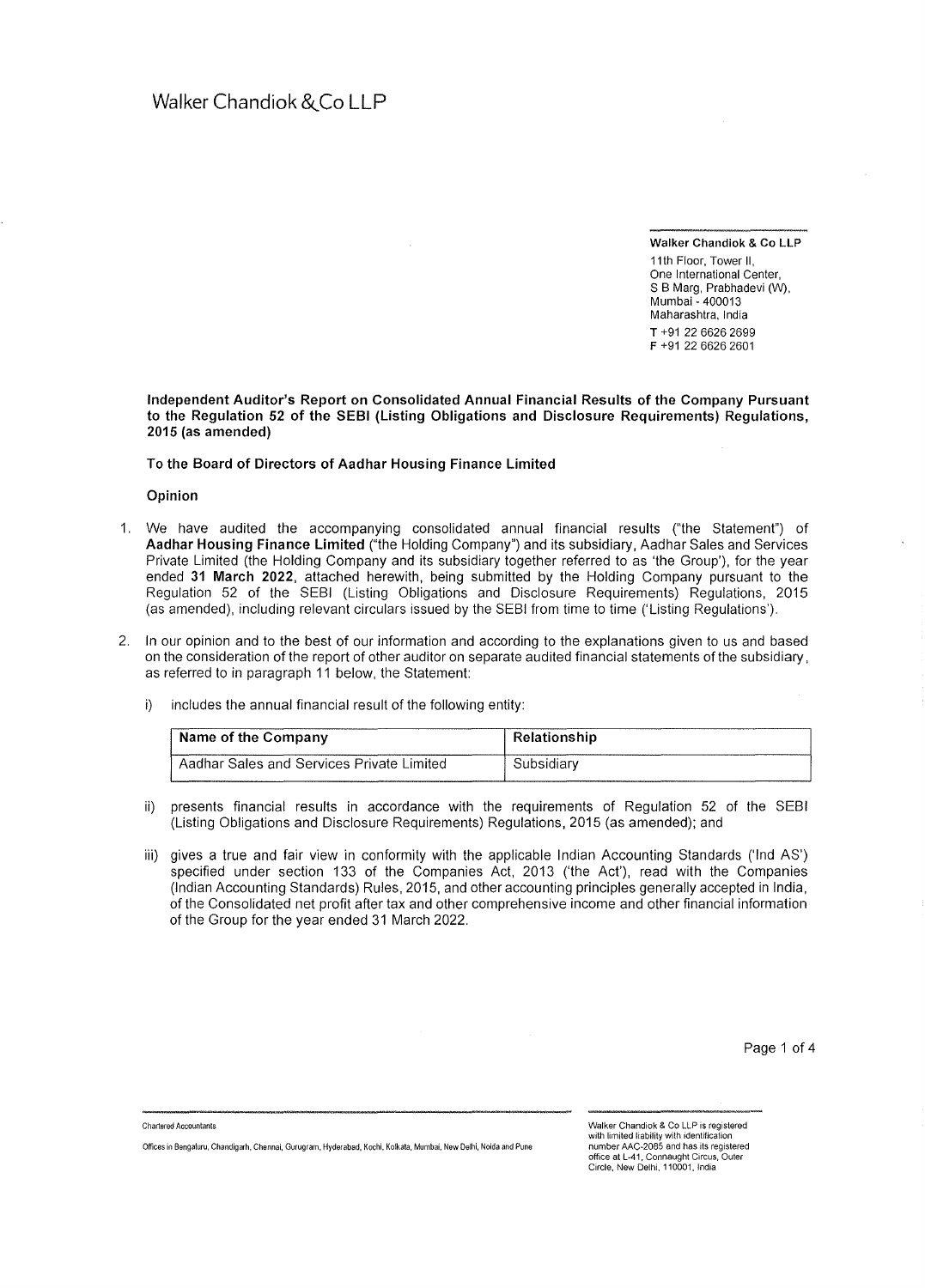## **Basis for Opinion**

3. We conducted our audit in accordance with the Standards on Auditing specified under section 143(10) of the Act. Our responsibilities under those standards are further described in the Auditor's Responsibilities for the Audit of the Statement section of our report. We are independent of the Group, in accordance with the Code of Ethics issued by the Institute of Chartered Accountants of India ('ICAI') together with the ethical requirements that are relevant to our audit of the financial results under the provisions of the Act and the rules thereunder, and we have fulfilled our other ethical responsibilities in accordance with these requirements and the Code of Ethics. We believe that the audit evidence obtained by us together with the audit evidence obtained by the other auditor in terms of their report referred to in paragraph 11 of the Other Matter section below, is sufficient and appropriate to provide a basis for our opinion.

## **Responsibilities of Management and Those Charged with Governance for the Statement**

- 4. The Statement, which is the responsibility of the Holding Company's management and has been approved by the Holding Company's Board of Directors, has been prepared on the basis of the consolidated annual financial statements. The Holding Company's Board of Directors is responsible for preparation and presentation of the Statement that gives a true and fair view of the net profit and other comprehensive income and other financial information of the Group in accordance with the Ind AS specified under section 133 of the Act, read with the Companies (Indian Accounting Standards) Rules, 2015 and other accounting principles generally accepted in India and in compliance with Regulation 52 of the Listing Regulations. The respective Board of Directors of the companies included in the Group, are responsible for maintenance of adequate accounting records in accordance with the provisions of the Act for safeguarding of the assets of the Group and for preventing and detecting frauds and other irregularities; selection and application of appropriate accounting policies; making judgments and estimates that are reasonable and prudent; and design, implementation and maintenance of adequate internal financial controls, that were operating effectively for ensuring the accuracy and completeness of the accounting records, relevant to the preparation and presentation of the financial results, that give a true and fair view and is free from material misstatement, whether due to fraud or error. These financial results have been used for the purpose of preparation of the Statement by the Directors of the Holding Company, as aforesaid.
- 5. In preparing the Statement, the respective Board of Directors of the companies included in the Group, are responsible for assessing the ability of the Group to continue as a going concern, disclosing, as applicable, matters related to going concern and using the going concern basis of accounting unless the respective Board of Directors / management either intends to liquidate the Group or to cease operations, or has no realistic alternative but to do so.
- 6. The respective Board of Directors of the companies included in the Group, are responsible for overseeing the financial reporting process of the companies included in the Group.

## **Auditor's Responsibilities for the Audit of the Statement**

7. Our objectives are to obtain reasonable assurance about whether the Statement as a whole is free from material misstatement, whether due to fraud or error, and to issue an auditor's report that includes our opinion. Reasonable assurance is a high level of assurance but is not a guarantee that an audit conducted in accordance with Standards on Auditing will always detect a material misstatement when it exists. Misstatements can arise from fraud or error and are considered material if, individually or in the aggregate, they could reasonably be expected to influence the economic decisions of users taken on the basis of this Statement.

**Chartered Accountants** 

**Offices in Bengaluru, Chandigarh, Chennai, Gurugram, Hyderabad, Kochi, Kolkata, Mumbai, New Delhi, Naida and Pune** 

Walker Chandiok & Co LLP is registered **with limited liability with identification**  number AAC-2085 and has its registered office at L-41, Connaught Circus. Outer Circle, New Delhi. 110001. India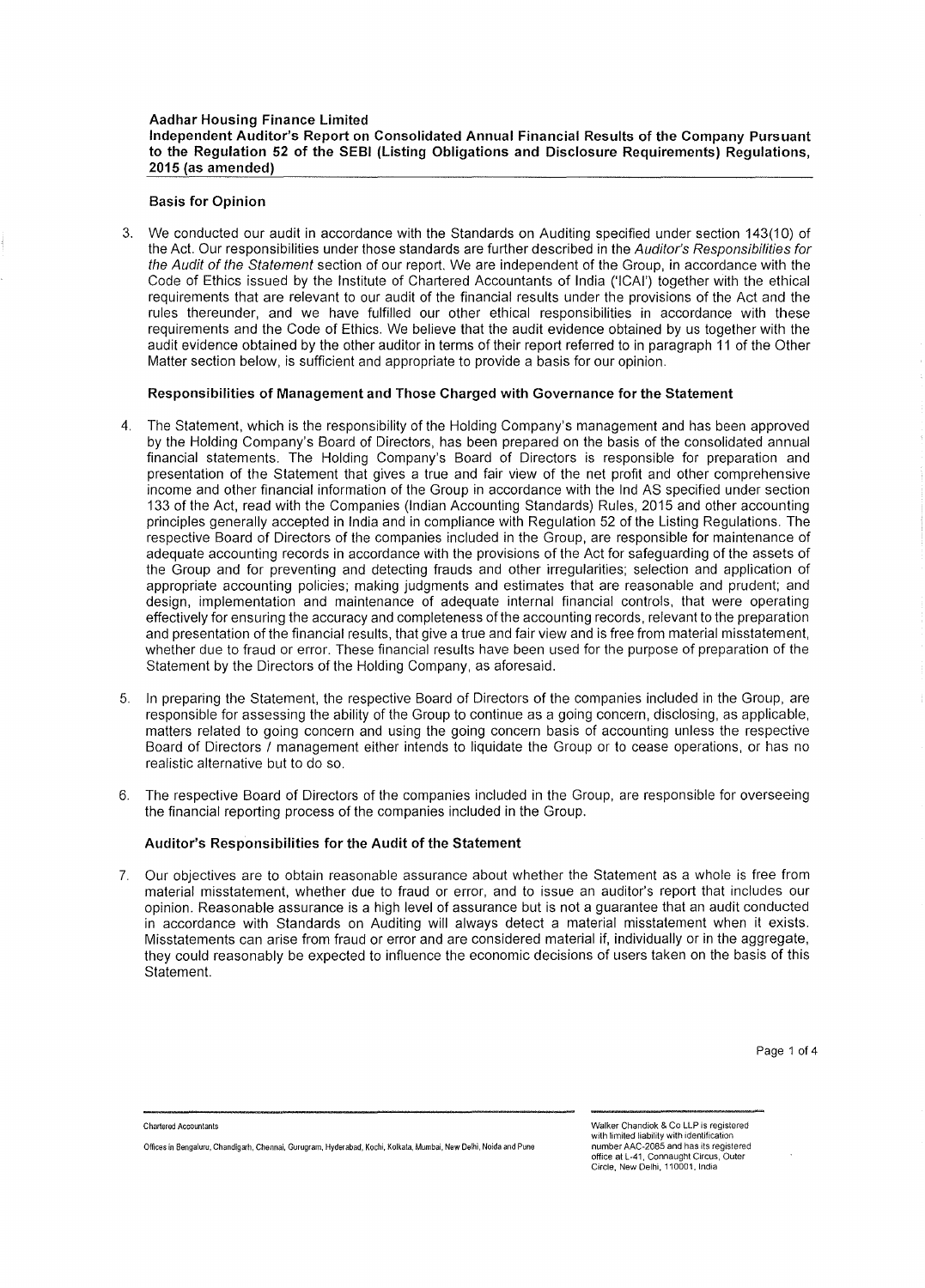#### **Aadhar Housing Finance Limited**

**Independent Auditor's Report on Consolidated Annual Financial Results of the Company Pursuant to the Regulation 52 of the SEBI (Listing Obligations and Disclosure Requirements) Regulations, 2015 (as amended)** 

- 8. As part of an audit in accordance with Standards on Auditing, specified under section 143(10) of the Act, we exercise professional judgment and maintain professional skepticism throughout the audit. We also:
- Identify and assess the risks of material misstatement of the Statement, whether due to fraud or error, design and perform audit procedures responsive to those risks, and obtain audit evidence that is sufficient and appropriate to provide a basis for our opinion. The risk of not detecting a material misstatement resulting from fraud is higher than for one resulting from error, as fraud may involve collusion, forgery, intentional omissions, misrepresentations, or the override of internal control.
- Obtain an understanding of internal control relevant to the audit in order to design audit procedures that are appropriate in the circumstances. Under section 143(3)(i) of the Act, we are also responsible for expressing our opinion on whether the Holding Company has adequate internal financial controls with reference to financial statements and the operating effectiveness of such controls.
- Evaluate the appropriateness of accounting policies used and the reasonableness of accounting estimates and related disclosures made by management.
- Conclude on the appropriateness of management's use of the going concern basis of accounting and, based on the audit evidence obtained, whether a material uncertainty exists related to events or conditions that may cast significant doubt on the ability of the Group, to continue as a going concern. If we conclude that a material uncertainty exists, we are required to draw attention in our auditor's report to the related disclosures in the Statement or, if such disclosures are inadequate, to modify our opinion. Our conclusions are based on the audit evidence obtained up to the date of our auditor's report. However, future events or conditions may cause the Group to cease to continue as a going concern.
- Evaluate the overall presentation, structure and content of the Statement, including the disclosures, and whether the Statement represents the underlying transactions and events in a manner that achieves fair presentation.
- Obtain sufficient appropriate audit evidence regarding the financial information of the entities within the Group, to express an opinion on the Statement. We are responsible for the direction, supervision and performance of the audit of financial information of such entities included in the Statement, of which we are the independent auditors. For the other entities included in the Statement, which have been audited by the other auditors, such other auditors remain responsible for the direction, supervision and performance of the audits carried out by them. We remain solely responsible for our audit opinion.
- 9. We communicate with those charged with governance of the Holding Company, regarding, among other matters, the planned scope and timing of the audit and significant audit findings, including any significant deficiencies in internal control that we identify during our audit.
- 10. We also provide those charged with governance with a statement that we have complied with relevant ethical requirements regarding independence, and to communicate with them all relationships and other matters that may reasonably be thought to bear on our independence, and where applicable, related safeguards.

Page 3 of 4

**Chartered Accountants** 

Walker Chandiok & Co LLP is registered with limited liability with identification number AAC-2085 and has ils registered office at L-41. Connaught Circus, Outer Circle, New Delhi, 110001. India

**Offices in Benga!uru, Chandigarh, Chennai, Gurugram, Hyderabad, Kochi, Kolkata, Mumbai, New Delhi, Noida and Pune**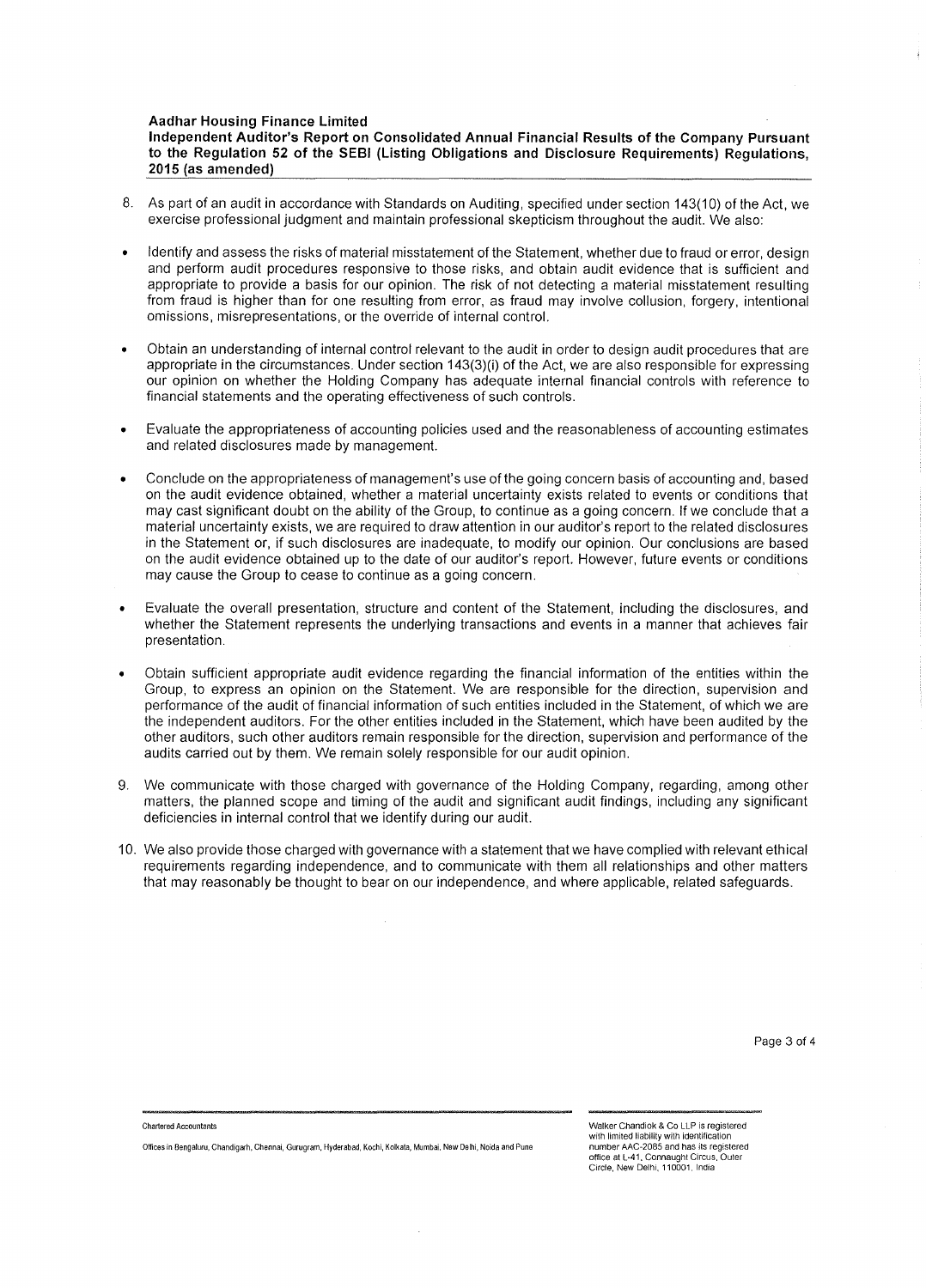## **Aadhar Housing Finance Limited Independent Auditor's Report on Consolidated Annual Financial Results of the Company Pursuant to the Regulation 52 of the SEBI (Listing Obligations and Disclosure Requirements) Regulations, 2015 (as amended)**

## **Other matters**

11. We did not audit the annual financial statements of one subsidiary included in the Statement, whose financial information reflects total assets of< 347 lakh as at 31 March 2022, total revenues of< 4,030 lakh, total net profit after tax of  $\bar{\tau}$  20 lakh, total comprehensive income of  $\bar{\tau}$  102 lakh and cash outflows (net) of  $\bar{\tau}$  10 lakh for the year ended on that date, as considered in the Statement. These annual financial statements have been audited by other auditor and whose report has been furnished to us by the management, and our opinion in so far as it relates to the amounts and disclosures included in respect of these subsidiary is based solely on the audit report of such other auditor.

Our opinion is not modified in respect of this matter with respect to our reliance on the work done by and the report of the other auditor.

12. The consolidated financial results for the corresponding year ended 31 March 2021, included as comparative financial information in the Statement, were jointly audited by Deloitte Haskins & Sells LLP and Chaturvedi SK & Fellows, who have expressed an unmodified opinion on those financial statements, vide their report dated 06 May 2021. The report has been furnished to us by the management and have been relied upon by us for the purpose of our audit of the Statement. Our opinion is not modified in respect of this matter.

## For **Walker Chandiok & Co LLP**  Chartered Accountants Firm's Registration No:001076N/N500013

MANISH ANILKUMAR GUJRAL

Digitally signed by MANISH ANILKUMAR GUJRAL Date: 2022.05.16 17:32:58 +05'30'

#### **Manish Gujral**  Partner

Membership No:105117

## **UDIN:22105117 AJBEXK4588**

Place: Mumbai Date: 16 May 2022

Page 4 of 4

**Chartered Accountants** 

**Offices in Benga1uru, Chandigarh, Chennai, Gurugram, Hyderabad, Kochi, Kolkata, Mumbai, New Delhi, Noida and Puna** 

Walker Chandiok & Co LLP is registered with limited liability with identification number AAC-2085 and has its registered office at L-41, Connaught Circus, Outer Circle, New Delhi. 110001, India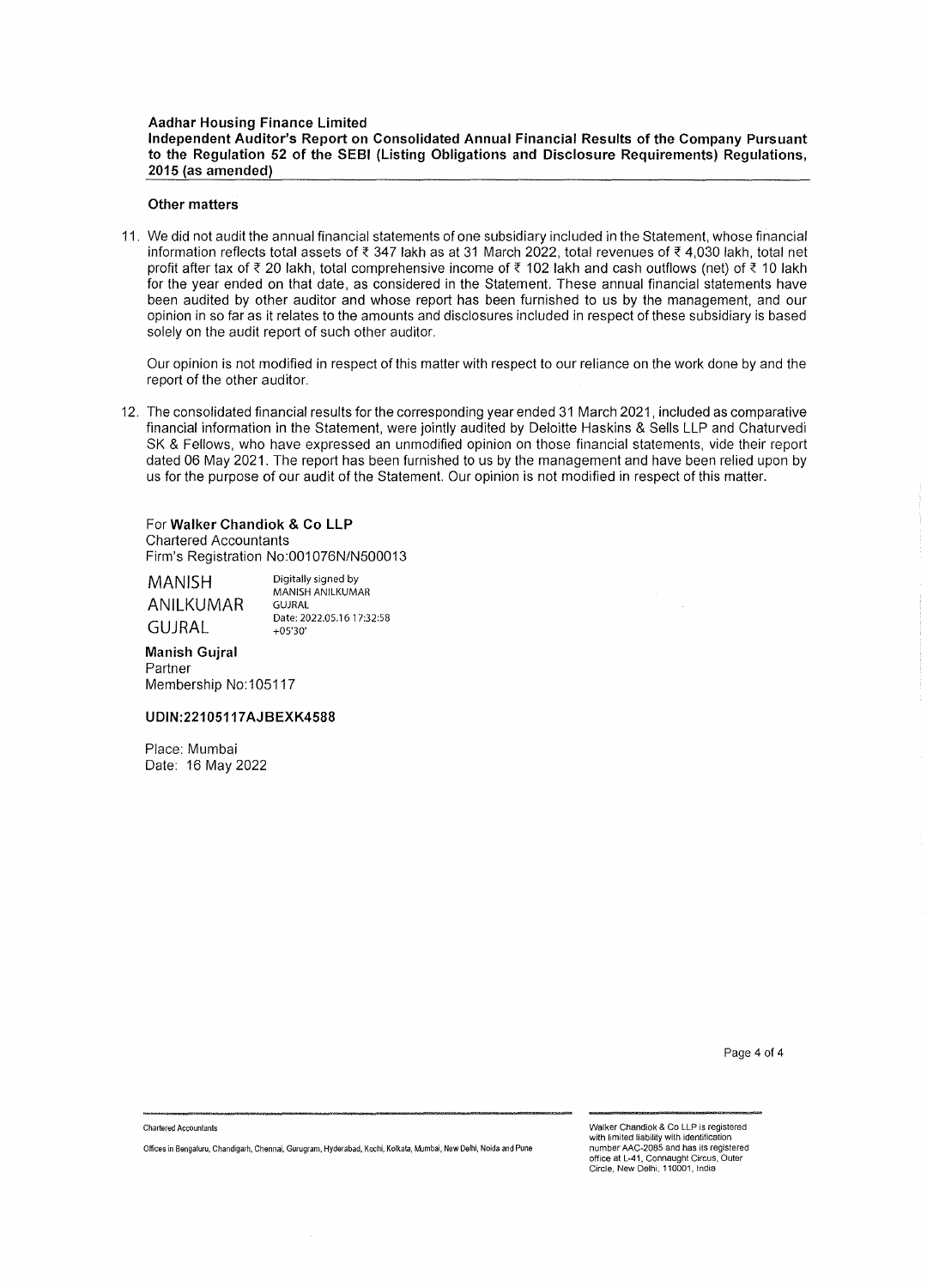|                                                                                                                             |                         |                               | AADHAR HOUSING FINANCE LIMITED                                                 |                                         |                                         |                                         |                                         |
|-----------------------------------------------------------------------------------------------------------------------------|-------------------------|-------------------------------|--------------------------------------------------------------------------------|-----------------------------------------|-----------------------------------------|-----------------------------------------|-----------------------------------------|
|                                                                                                                             |                         |                               | CIN: U66010KA1990PLC011409                                                     |                                         |                                         |                                         |                                         |
|                                                                                                                             |                         |                               | Statement of financial results for the quarter and year ended March 31, 2022   |                                         |                                         |                                         | (Rs in Lakh)                            |
| <b>Particulars</b>                                                                                                          | ended March<br>31, 2022 | ended<br>December<br>31, 2021 | For the quarter   For the quarter   For the quarter<br>ended March<br>31, 2021 | For the year<br>ended March<br>31, 2022 | For the year<br>ended March<br>31, 2021 | For the year<br>ended March<br>31, 2022 | For the year<br>ended March<br>31, 2021 |
|                                                                                                                             |                         |                               | Standalone                                                                     |                                         |                                         |                                         | Consolidated                            |
|                                                                                                                             | Audited                 | Unaudited                     | Audited                                                                        | Audited                                 | Audited                                 | Audited                                 | Audited                                 |
| 1 Income                                                                                                                    |                         |                               |                                                                                |                                         |                                         |                                         |                                         |
| <b>Revenue from operations</b>                                                                                              |                         |                               |                                                                                |                                         |                                         |                                         |                                         |
| a) Interest income                                                                                                          | 39,149                  | 39,209                        | 36,680                                                                         | 1,53,829                                | 1,42,694                                | 1,53,829                                | 1,42,694                                |
| b) Net gain on fair value changes                                                                                           | 680                     | 589                           | 373                                                                            | 2,345                                   | 878                                     | 2,346                                   | 878                                     |
| c) Net gain on derecognition of financial<br>instruments under amortised cost<br>category                                   | 2,755                   | 2,321                         | 1,420                                                                          | 9,296                                   | 6,381                                   | 9,296                                   | 6,381                                   |
| d) Fees and commission Income                                                                                               | 1,446                   | 798                           | 1,993                                                                          | 3,791                                   | 5,019                                   | 7,356                                   | 7,580                                   |
| <b>Total revenue from operations</b>                                                                                        | 44,030                  | 42,917                        | 40,466                                                                         | 1.69.261                                | 1,54,972                                | 1,72,827                                | 1,57,533                                |
| Other income                                                                                                                |                         |                               | 2                                                                              | 5                                       | 9                                       | 29                                      | 22                                      |
| <b>Total income</b>                                                                                                         | 44,031                  | 42,917                        | 40,468                                                                         | 1,69,266                                | 1,54,981                                | 1,72,856                                | 1,57,555                                |
| 2 Expenses                                                                                                                  |                         |                               |                                                                                |                                         |                                         |                                         |                                         |
| Finance costs                                                                                                               | 18,850                  | 18,214                        | 19,832                                                                         | 76,120                                  | 81,597                                  | 76,120                                  | 81,597                                  |
| Impairment on financial instruments                                                                                         | 953                     | 1,307                         | 860                                                                            | 4,871                                   | 5,494                                   | 4,871                                   | 5,494                                   |
| <b>Employees benefits expense</b>                                                                                           | 6,396                   | 5,338                         | 4,915                                                                          | 21,445                                  | 16,482                                  | 24,819                                  | 18,881                                  |
| Depreciation and amortisation                                                                                               | 344                     | 364                           | 274                                                                            | 1,325                                   | 1,119                                   | 1,325                                   | 1,119                                   |
| Other expenses                                                                                                              | 2,770                   | 2,564                         | 2,749                                                                          | 8,795                                   | 7,061                                   | 8,985                                   | 7,213                                   |
| <b>Total expenses</b>                                                                                                       | 29,313                  | 27,787                        | 28,630                                                                         | 1,12,556                                | 1,11,753                                | 1,16,120                                | 1,14,304                                |
| 3 Profit before tax (1-2)                                                                                                   | 14,718                  | 15,130                        | 11,838                                                                         | 56,710                                  | 43,228                                  | 56,736                                  | 43,251                                  |
| 4 Tax expense                                                                                                               |                         |                               |                                                                                |                                         |                                         |                                         |                                         |
| Current tax                                                                                                                 | 3,760                   | 3,154                         | 2,048                                                                          | 12,513                                  | 9,329                                   | 12,545                                  | 9,346                                   |
| Deferred tax                                                                                                                | (539)                   | 96                            | 488                                                                            | (268)                                   | (98)                                    | (294)                                   | (108)                                   |
|                                                                                                                             | 3,221                   | 3,250                         | 2,536                                                                          | 12,245                                  | 9,231                                   | 12,251                                  | 9,238                                   |
| 5 Profit after tax                                                                                                          | 11,497                  | 11,880                        | 9,302                                                                          | 44,465                                  | 33,997                                  | 44,485                                  | 34,013                                  |
| 6 Other comprehensive income<br>Items that will not be reclassified to<br>profit or loss<br>i Remeasurements of the defined |                         |                               |                                                                                |                                         |                                         |                                         |                                         |
| employee benefit plans<br>ii Income tax relating to items that will<br>not be reclassified to profit or loss                | 49                      | 64                            | 53                                                                             | 71                                      | 49                                      | 179                                     | 46                                      |
|                                                                                                                             | (12)                    | (17)                          | (14)                                                                           | (18)                                    | (13)                                    | (44)                                    | (13)                                    |
| Total other comprehensive income<br>$(i + ii)$                                                                              | 37                      | 47                            | 39                                                                             | 53                                      | 36                                      | 135                                     | 33                                      |
| 7 Total comprehensive income                                                                                                | 11,534                  | 11,927                        | 9,341                                                                          | 44,518                                  | 34,033                                  | 44,620                                  | 34,046                                  |
| 8 Paid-up Equity Share Capital<br>(Face value Rs. 10 per equity share)<br>(refer note 2)                                    | 39,476                  | 39,476                        | 39,476                                                                         | 39,476                                  | 39,476                                  | 39,476                                  | 39,476                                  |
| 9 Earnings per equity share                                                                                                 |                         |                               |                                                                                |                                         |                                         |                                         |                                         |
| (refer note 2)                                                                                                              |                         |                               |                                                                                |                                         |                                         |                                         |                                         |
| Basic earning per share (Rs.) *                                                                                             | 2.91<br>2.82            | 3.01                          | 2.36                                                                           | 11.26<br>10.92                          | 8.61<br>8.36                            | 11.27<br>10.93                          | 8.62<br>8.37                            |

 $\hat{J}$ 

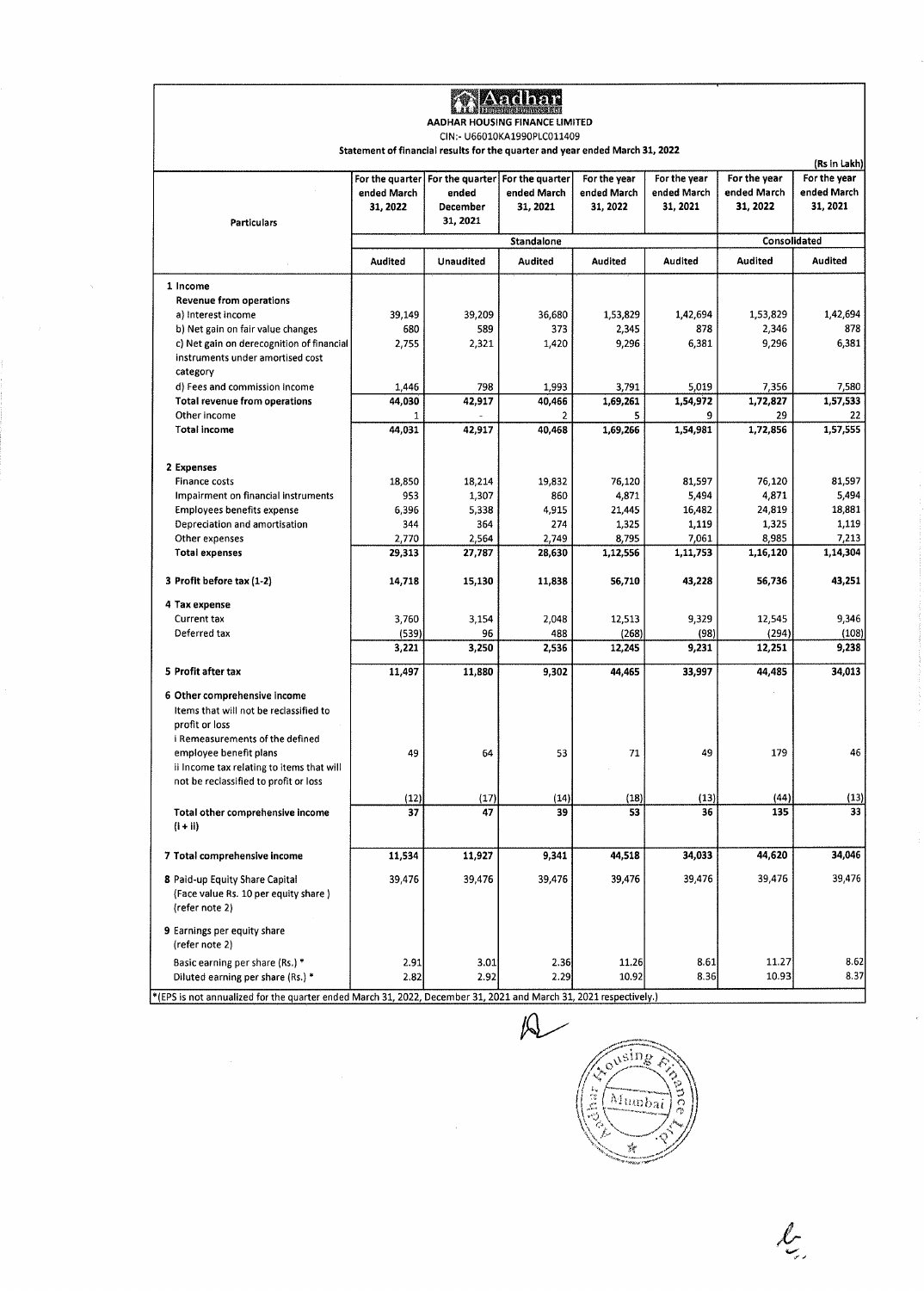#### **Notes:**

1. The above financial results for the quarter and year ended March 31, 2022, which have been audited by the Auditors of the Company were reviewed by the Audit Committee and subsequently approved by the Board of Directors at its meeting held on May 16, 2022, in accordance with the requirement of Regulation 52 of the SEBI (Listing Obligations and Disclosure Requirements) Regulations, 2015, (the "Regulation") as amended. The financial results for the quarter and year ended March 31, 2021 were audited by Deloitte Haskins & sells LLP and Chaturvedi SK & fellows, Chartered Accountants.

2. The shareholders vide a special resolution have approved bonus issue of equity shares of the Company in the ratio of nine shares of face value of Rs. 10 each for each existing equity share of the face value of Rs. 10 each on 16th January 2021 in extraordinary general meeting (EGM).

3. The Company has granted 18,79,549 Employee stock option during the year ended March 31, 2022 and had granted 6,15,460 Employee stock option during the previous year ended March 31, 2021.

4. The Company has made allotment of 10,599 shares towards outstanding Employees share appreciation rights for the year ended March 31, 2021.

5. The Company operates only in one Operating Segment i.e Housing Finance business - Financial Services and all other activities are incidental to the main business activity, hence have only one reportable Segment as per Indian Accounting Standard 108 "Operating Segments".

6. The outbreak of COVID-19 pandemic across the globe and in India resulted in a nationwide lockdown in April-May 2020, followed by localised lockdowns in areas with significant number of COVID-19 cases, which had contributed to a significant decline and volatility in the financial markets and slowdown in the economic activities. The subsequent easing of lockdown measures led to a gradual improvement in economic activities from the second half of FY 2021. In FY 2022, India witnessed two more waves of the COVID-19 pandemic and re-imposition of localised/regional lockdown measures in some parts of the country.

While the number of new COVID-19 cases have reduced significantly and the Government of India has withdrawn most of the COVID-19 related restrictions, the extent to which the COVID-19 pandemic will ultimately impact the Company's results, including the impairment loss allowance which is subject to a number of management judgments and estimates, is dependent on future developments, including any new information concerning the severity and spread of the COVID-19 pandemic. The Company continues to closely monitor any anticipated material changes to future economic conditions. The Company holds an impairment provision of Rs 8,536 Lakh as at March 31, 2022 (March 31, 2021 : Rs 6,022 Lakh) on account of COVID-19 and loans on which One Time Restructuring was implemented.

7. Pursuant to the RBI circular dated November 12, 2021- "Prudential norms on Income Recognition, Asset Classification and Provisioning pertaining to Advances - Clarifications", the Company has implemented the requirements and aligned its definition of default accordingly. Such alignment has resulted in transition of not more than 90 DPD loan assets of Rs 3,281 Lakh (0.27%) as additional non performing assets as at March 31, 2022. The Company is carrying sufficient provision for non performing assets for the above transition impact.

8. The figures of quarter ended March 31, 2022 are the balancing figures between audited figures in respect of year ended March 31, 2022 and reviewed figures for the nine months ended December 31, 2021.

The figures of the quarter ended March 31, 2021 are balancing figures between audited figures for the year ended March 31, 2021 and audited figures of the nine months ended December 31, 2020.

9. Previous periods/ year figures have been regrouped/ re-classified wherever necessary in line with the financial results for the quarter and year ended March 31, 2022.

**For and on behalf of the Board of Directors of Aadhar Housing Finance Limited** 

aull **0** 

Place : Mumbai Date: May 16, 2022 Deo Shankar Tripathi Managing Director & CEO DIN 07153794

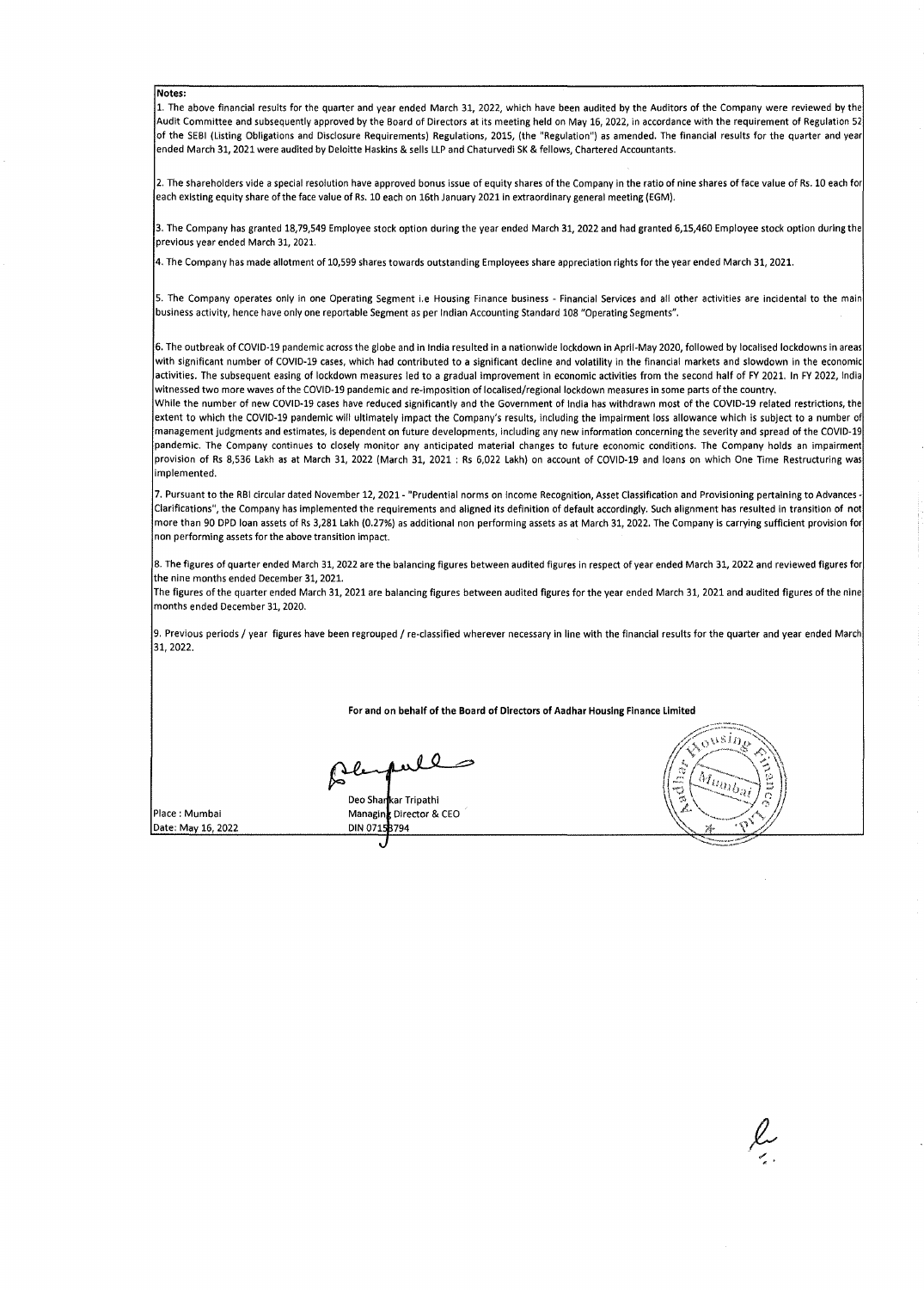|                   |                                                       | AADHAR HOUSING FINANCE LIMITED<br>CIN: - U66010KA1990PLC011409 |                             |                             |                             |
|-------------------|-------------------------------------------------------|----------------------------------------------------------------|-----------------------------|-----------------------------|-----------------------------|
|                   |                                                       | Statement of Asset and Liabilities as on March 31, 2022        |                             |                             |                             |
|                   |                                                       | As at                                                          | As at                       | As at                       | (Rs in Lakh)<br>As at       |
|                   | <b>Particulars</b>                                    | March 31, 2022<br>(Audited)                                    | March 31, 2021<br>(Audited) | March 31, 2022<br>(Audited) | March 31, 2021<br>(Audited) |
|                   |                                                       | Standalone                                                     |                             | Consolidated                |                             |
|                   | <b>Assets</b>                                         |                                                                |                             |                             |                             |
| 11.               | Financial assets                                      |                                                                |                             |                             |                             |
| la)               | Cash and cash equivalents                             | 57,276                                                         | 38,199                      | 57,417                      | 38,350                      |
| b                 | Other bank balances                                   | 1,13,599                                                       | 1,78,778                    | 1,13,599                    | 1,78,778                    |
| c)                | Receivables                                           | 519                                                            | 272                         | 519                         | 272                         |
| d)                | Housing and other loans                               | 11,96,034                                                      | 10,61,326                   | 11,96,034                   | 10,61,326                   |
| $\vert e \rangle$ | Investments                                           | 33,803                                                         | 49,710                      | 33,802                      | 49,709                      |
| f)                | Other financial assets                                | 24,534                                                         | 21,572                      | 24,534                      | 21,532                      |
|                   |                                                       | 14,25,765                                                      | 13,49,857                   | 14,25,905                   | 13,49,967                   |
| 2.                | Non-financial assets                                  |                                                                |                             |                             |                             |
| (a                | Current tax assets (Net)                              | 2,247                                                          | 3,303                       | 2,422                       | 3,428                       |
| b)                | Property, plant and equipment                         | 2,081                                                          | 1,639                       | 2,081                       | 1,639                       |
| lc)               | Right to use assets                                   | 3,347                                                          | 3,547                       | 3,347                       | 3,547                       |
| d)                | Other intangible assets                               | 79                                                             | 127                         | 79                          | 127                         |
| le)               | Deferred tax assets (Net)                             |                                                                |                             | 28                          | 28                          |
| $\vert f \rangle$ | Other non-financial assets                            | 3,716                                                          | 4,297                       | 3,719                       | 4,297                       |
|                   |                                                       | 11,470                                                         | 12,913                      | 11,676                      | 13,066                      |
|                   | <b>Total assets</b>                                   | 14,37,235                                                      | 13,62,770                   | 14,37,581                   | 13,63,033                   |
|                   |                                                       |                                                                |                             |                             |                             |
|                   | Liabilities and equity                                |                                                                |                             |                             |                             |
|                   | <b>Liabilities</b>                                    |                                                                |                             |                             |                             |
| 1.                | <b>Financial liabilities</b>                          |                                                                |                             |                             |                             |
| a)                | Trade payables                                        |                                                                |                             |                             |                             |
|                   | Total outstanding dues to micro enterprises and small | 8                                                              |                             | 8                           |                             |
|                   | enterprises                                           |                                                                |                             |                             |                             |
|                   | Total outstanding dues of creditors other than micro  | 5.089                                                          | 3,863                       | 5,092                       | 3,868                       |
|                   | enterprises and small enterprises                     |                                                                |                             |                             |                             |
| b                 | Debt securities                                       | 1,76,429                                                       | 2,14,031                    | 1,76,429                    | 2,14,031                    |
| lc)               | Borrowings (other than debt securities)               | 8,81,897                                                       | 8,11,041                    | 8,81,897                    | 8,11,041                    |
| d)                | Deposits                                              | 799                                                            | 4,056                       | 799                         | 4,056                       |
| $ e\rangle$       | Subordinated liabilities                              | 8,334                                                          | 8,319                       | 8,334                       | 8,319                       |
| f                 | Other financial liabilities                           | 45,520                                                         | 47,748                      | 45,520                      | 47,749                      |
|                   |                                                       | 11,18,076                                                      | 10,89,058                   | 11,18,079                   | 10,89,064                   |
|                   |                                                       |                                                                |                             |                             |                             |
| 2.                | Non-financial liabilities                             |                                                                |                             |                             |                             |
| a)                | Provisions                                            | 1,287                                                          | 1,140                       | 1,390                       | 1,250                       |
| b                 | Deferred tax liabilities (Net)                        | 1,531                                                          | 1,781                       | 1,531                       | 1,781                       |
| c)                | Other non-financial liabilities                       | 1,802                                                          | 1,537                       | 1,912                       | 1,656                       |
|                   |                                                       | 4,620                                                          | 4,458                       | 4,833                       | 4,687                       |
| 3.                | Equity                                                |                                                                |                             |                             |                             |
| a)                | Equity share capital                                  | 39,476                                                         | 39,476                      | 39,476                      | 39,476                      |
| b)                | Other equity                                          | 2,75,063                                                       | 2,29,778                    | 2,75,193                    | 2,29,806                    |
|                   |                                                       | 3,14,539                                                       | 2,69,254                    | 3,14,669                    | 2,69,282                    |
|                   | <b>Total liabilities and equity</b>                   | 14,37,235                                                      | 13,62,770                   | 14,37,581                   | 13,63,033                   |
|                   |                                                       |                                                                |                             |                             |                             |



Ţ.,  $i_{\delta_{\phi}}$ **Ace** 

 $\mathbb{R}$ 

 $\iota$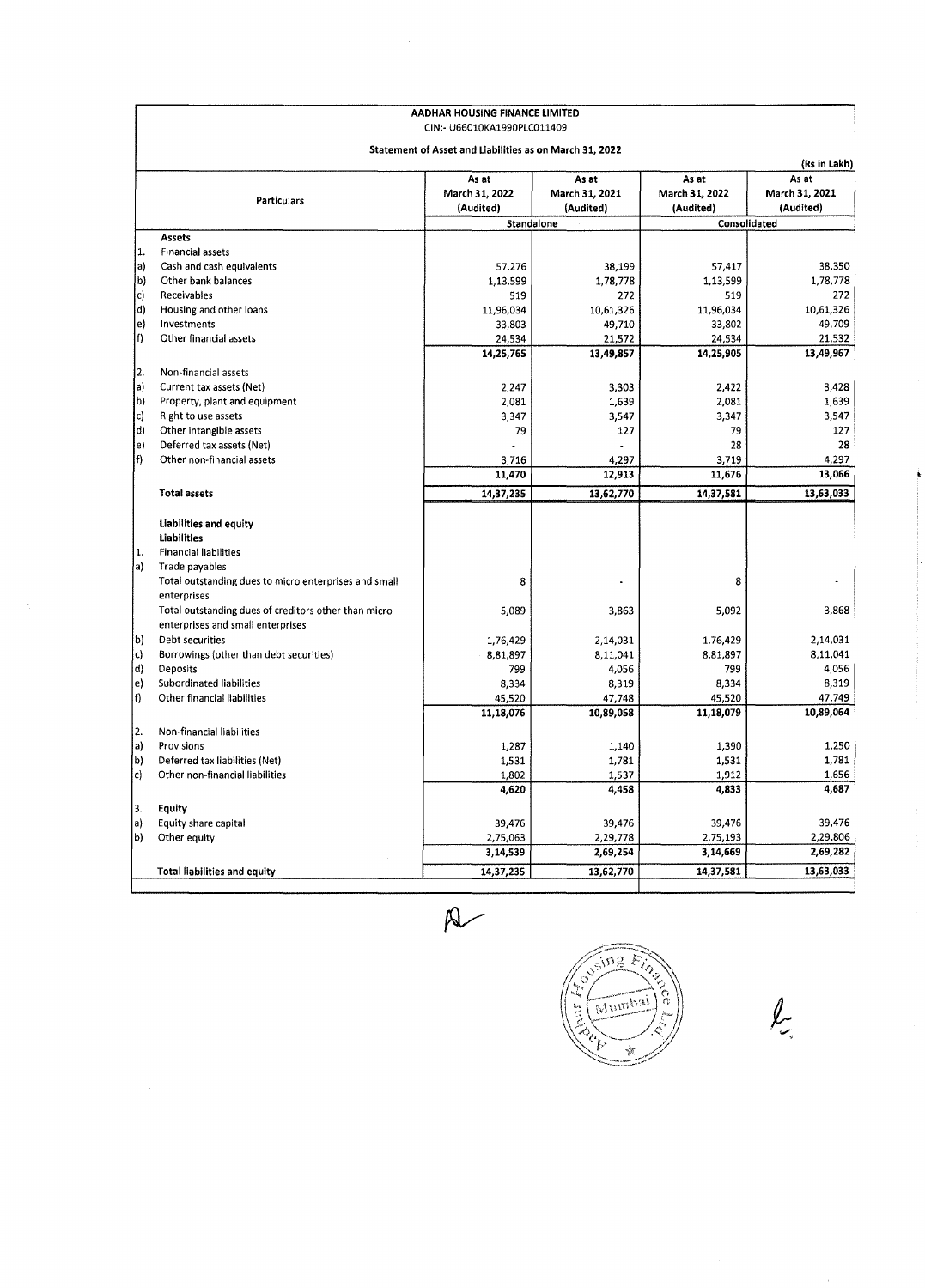| AADHAR HOUSING FINANCE LIMITED                                                     |                             |                             |                             |                             |
|------------------------------------------------------------------------------------|-----------------------------|-----------------------------|-----------------------------|-----------------------------|
| CIN U66010KA1990PLC011409<br>Cash flow statement for the year ended March 31, 2022 |                             |                             |                             |                             |
|                                                                                    |                             |                             |                             | (Rs. in Lakh)               |
| <b>Particulars</b>                                                                 | For the year ended<br>March | For the year ended<br>March | For the year ended<br>March | For the year ended<br>March |
|                                                                                    | 31, 2022                    | 31, 2021                    | 31, 2022                    | 31, 2021                    |
|                                                                                    | (Audited)                   | (Audited)                   | (Audited)                   | (Audited)                   |
|                                                                                    |                             | Standalone                  |                             | Consolidated                |
| A.<br>Cash flow from operating activities<br>Net profit before tax                 | 56,710                      | 43,228                      | 56.736                      | 43,251                      |
|                                                                                    |                             |                             |                             |                             |
| Adjustments for:                                                                   |                             |                             |                             |                             |
| Depreciation and amortisation expense                                              | 1,325                       | 1,119                       | 1,325                       | 1,119<br>26                 |
| Loss on sale of fixed assets (Net)<br>Interest on lease liabilities                | 17<br>295                   | 26<br>211                   | 17<br>295                   | 211                         |
| Gain on modification in lease                                                      |                             | (2)                         |                             | (2)                         |
| Impairment on financial instruments and Loss on sale of asset held for sale        | 4,871                       | 5,506                       | 4,871                       | 5,506                       |
| Profit on sale of investment in mutual fund and other investments                  | (2, 345)                    | (878)                       | (2, 346)                    | (878)                       |
| Provision for Employee share based payments                                        | 767                         | 612                         | 767                         | 612                         |
| Operating profit before working capital changes                                    | 61,640                      | 49,822                      | 61,665                      | 49,845                      |
|                                                                                    |                             |                             |                             |                             |
| Adjustments for:                                                                   |                             |                             |                             |                             |
| Increase in other financial and non-financial liabilities and provisions           | 980                         | 18,263                      | 1,069                       | 18,384                      |
| Decrease / (increase) in trade receivables                                         | (247)                       | 136                         | (247)                       | 136                         |
| Increase in other financial and non-financial assets                               | (12, 327)                   | (3,037)                     | (12, 370)                   | (3, 187)                    |
| Cash generated from operations during the period                                   | 50,046                      | 65,184                      | 50,117                      | 65.178                      |
| Tax paid                                                                           | (11.457)                    | (10.085)                    | (11, 539)                   | (9, 987)                    |
| Net cash flow generated from operations before movement in housing and other loans | 38,589                      | 55,099                      | 38,578                      | 55,191                      |
| Housing and other property loans disbursed                                         | (3,99,193)                  | (3, 54, 471)                | (3,99,193)                  | (3,54,471)                  |
| Proceeds from assignment of portfolio                                              | 77,212                      | 57,787                      | 77,212                      | 57,787                      |
| Housing and other property loans repayments                                        | 1,92,728                    | 1,21,264                    | 1,92,728                    | 1,21,264                    |
| Net cash used in operating activities [A]                                          | (90, 664)                   | (1, 20, 321)                | (90.675)                    | (1, 20, 229)                |
| Cash flow from investing activities                                                |                             |                             |                             |                             |
| Proceeds received on sale / redemption of investments                              | 6,70,035                    | 2,05,369                    | 6,70,563                    | 2,05,374                    |
| Payment towards purchase of investments                                            | (6, 51, 783)                | (2, 51, 800)                | (6, 52, 310)                | (2,51,800)                  |
| Investment in fixed deposits (net of maturities)                                   | 65,179                      | (1, 114)                    | 65,179                      | (1, 114)                    |
| Payment towards purchase of fixed assets                                           | (1, 181)                    | (512)                       | (1, 181)                    | (512)                       |
| Proceeds received on sale of fixed assets                                          | 6                           | 4                           |                             | 4                           |
| Net cash generated / (used in) Investing activities [B]                            | 82,256                      | (48, 053)                   | 82,257                      | (48, 048)                   |
| Ic.<br>Cash flow from financing activities                                         |                             |                             |                             |                             |
| Proceeds on Issue of Equity Shares                                                 |                             | 2                           |                             |                             |
| Share issue expenses / expenses towards offer for sale of shares                   | (378)                       | (1,705)                     | (378)                       | (1,705)                     |
| Proceeds from loans from banks/institutions                                        | 3,41,500                    | 2,78,597                    | 3,41,500                    | 2,78,597                    |
| Proceeds from NCDs                                                                 | 41,900                      | 81,500                      | 41,900                      | 81,500                      |
| Repayment of loans to banks/institutions                                           | (2,71,303)                  | (2, 46, 211)                | (2,71,303)                  | (2,46,211)                  |
| <b>Repayment of NCDs</b>                                                           | (80, 019)                   | (38, 583)                   | (80, 019)                   | (38, 583)<br>(2, 809)       |
| Repayment of deposits<br>Payment of lease liabilities                              | (3, 369)<br>(846)           | (2,809)<br>(652)            | (3,369)<br>(846)            | (652)                       |
|                                                                                    |                             |                             |                             |                             |
| Net cash generated from financing activities [C]                                   | 27,485                      | 70,139                      | 27,485                      | 70,139                      |
| Net Increase / (decrease) in cash and cash equivalents [A+B+C]                     | 19.077                      | (98, 235)                   | 19,067                      | (98, 138)                   |
| Cash and cash equivalents at the beginning of the year                             | 38,199                      | 1,36,434                    | 38.350                      | 1,36,488                    |
| Cash and cash equivalents at the end of the year                                   | 57,276                      | 38,199                      | 57,417                      | 38,350                      |

 $U$ 

**Kousing**  $M_{\overline{u}m\overline{b}a}$ 

 $\sim 10^6$ 

 $\oint_{\epsilon}$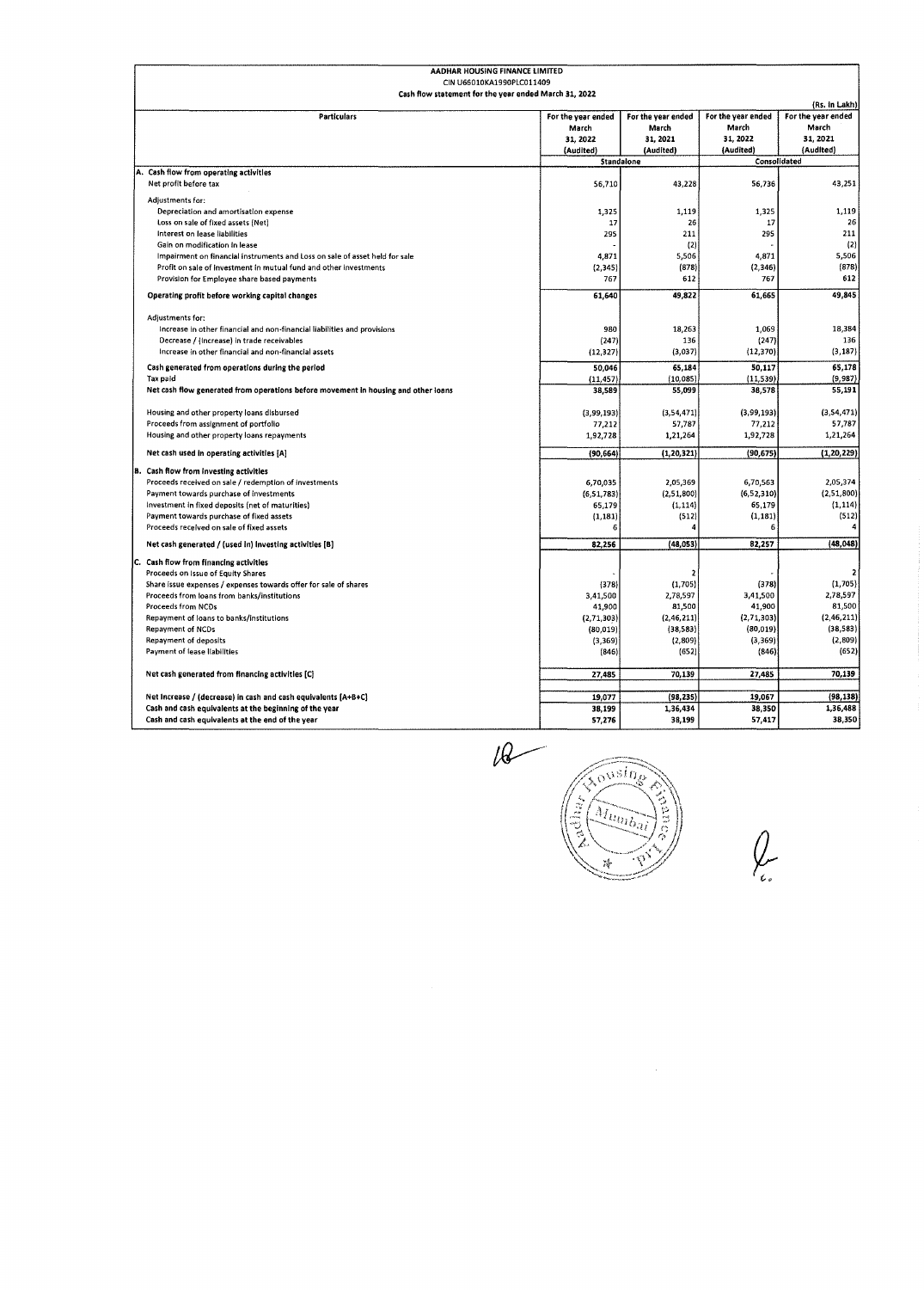**Disclosures in compliance with regulation 52(4) of the Securities and Exchange Board of India (Listing Obligations and Disclosure Requirements) Regulations, 2015 for the quarter and year ended March 31, 2022** 

| 1. Ratios and Information                                                                                                         | (Rs in Lakh)                         |
|-----------------------------------------------------------------------------------------------------------------------------------|--------------------------------------|
| Particulars                                                                                                                       | For the year ended March 31,<br>2022 |
| a. Debt Equity Ratio ((Long term Borrowing + Short term Borrowings - Cash and Cash equivalents-liquid investment in               |                                      |
| mutual funds) / Shareholder Funds)                                                                                                | 2.83                                 |
| b. Debt Service Coverage Ratio [(Profit before tax + Interest and other charges+Principal Collected)/(Interest and                |                                      |
| other charges + Principal Repayment)                                                                                              | 0.76                                 |
| c. Interest Service Coverage Ratio ((Profit Before Tax + Interest and Other Charges) / Interest and Other Charges)                | 1.75                                 |
| d. Outstanding redeemable preference shares (quantity and value)                                                                  | Not Applicable                       |
| e. Capital Redemption Reserve/ Debenture Redemption Reserve                                                                       | 16,910                               |
| lf. Net Worth                                                                                                                     | 3,14,533                             |
| g. Net profit after tax                                                                                                           | 44,465                               |
| h. EPS                                                                                                                            |                                      |
| Basic (Rs.)                                                                                                                       | 11.26                                |
| - Diluted (Rs.)                                                                                                                   | 10.92                                |
| i. Total Debts to Total Assets (%)                                                                                                | 74.84%                               |
| j. Net profit Margin (%) (Net profit after tax / Total Income)                                                                    | 26.27%                               |
| k. Sector specific equivalent ratios, as applicable                                                                               |                                      |
| - GNPA (%)* [Stage 3 Principal Outstanding / Total Principal Outstanding]                                                         | 1.52%                                |
| - NNPA (%) [(Stage 3 Principal Outstanding - Provision on Stage 3) / Total Principal Outstanding]                                 | 1.07%                                |
| - Provision Coverage Ratio (%) [Provision for Stage 3 / Stage 3 Principal Outstanding]                                            | 29.86%                               |
| - Capital Adequacy Ratio (CRAR) (%)                                                                                               | 45.41%                               |
| l. Material Deviation if any in the use of proceeds of issue of debt securities from the objects stated in the offer<br>ldocument | Nil                                  |
| m. Asset Cover Ratio against secured debt securities (No. of Times)                                                               | 1.09                                 |
|                                                                                                                                   |                                      |

\* Includes loan assets of INR 3,281 Lakhs (0.27%) not more than 90 DPD which have been classified as NPA as per the RBI circular dated 12th November 2021.

Following ratios are not applicable to housing finance company :-

- Current Ratio

• Long term debt to Working capital

• Bad debts to Account Receivable Ratio

• Current Liability Ratio

- Debtors Turnover

- Inventory Turnover

• Operating Margin

2. The Secured Non-Convertible Debentures of the Company as at March 31, 2022 are secured by way of first pari-passu charge on housing loans receivables and other current assets of the Company to the extent of 100% and above as applicable and the Company has provided Security on specific immovable property on certain series of NCDs private placement (excluding IPO Series). The Company has maintained adequate asset cover as per the term sheet for the NCD Series issued and listed with BSE.

3. Credit Rating obtained by the Company

| Name of the Rating Agency | Type                       | Rating as at March 31, 2022 |
|---------------------------|----------------------------|-----------------------------|
| <b>CARE</b>               | Long Term Bank Facilities  | CARE AA (Stable)            |
| <b>CARE</b>               | Non-Convertible Debentures | CARE AA (Stable)            |
| CARE                      | Subordinated Debt          | CARE AA - (Stable)          |
| <b>BRICKWORKS</b>         | Non-Convertible Debentures | <b>BWR AA (Stable)</b>      |
| <b>BRICKWORKS</b>         | Subordinated Debt          | <b>BWR AA (Stable)</b>      |
| <b>CRISIL</b>             | Commercial Paper           | İCRISIL A1+                 |
| <b>CRISIL</b>             | <b>Fixed Deposits</b>      | FAA-(Stable)                |
| <b>I</b> ICRA             | Commercial Paper           | ICRA A1+                    |
| India Rating              | Short Term Borrowings      | IIND A1+                    |
|                           |                            |                             |

 $\beta$ 

Cusing Fine ္ဂ Mumbai Å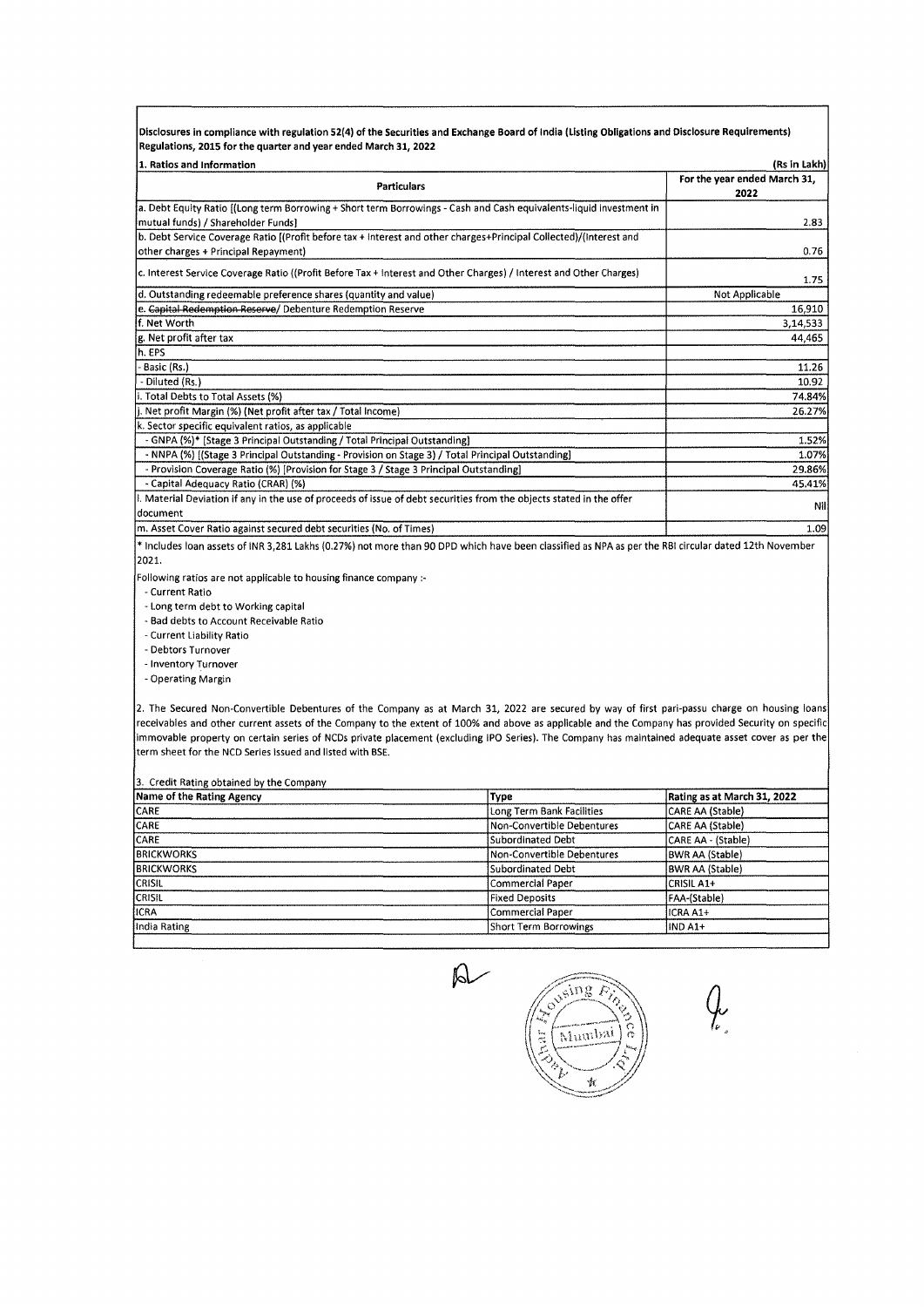**4) Disclosures pursuant to RBI Notification RBl/2020-21/16 DOR.No.BP.BC/3/21.04.048/2020-21 date August 6, 2020 and** - **RBl/2021-22/31 DOR.STR.REC.11/21.04.048/2021-22 dated May 05, 2021 (Resolution Framework** - **2.0: Resolution of Covid-19 related stress of Individuals and Small Businesses)** 

| (Rs in Lakh)                                                                                                              |                                                                                                                                                                    |                                                                                                                                                                                    |                                   |                                                                                           |                                                                                                                                             |  |  |  |  |  |  |
|---------------------------------------------------------------------------------------------------------------------------|--------------------------------------------------------------------------------------------------------------------------------------------------------------------|------------------------------------------------------------------------------------------------------------------------------------------------------------------------------------|-----------------------------------|-------------------------------------------------------------------------------------------|---------------------------------------------------------------------------------------------------------------------------------------------|--|--|--|--|--|--|
| <b>Type of borrower</b>                                                                                                   | <b>EXPOSUPE TO</b><br>accounts classified<br>as Standard<br>consequent to<br>Implementation of<br>resolution plan -<br>Position as at<br>September 30, 2021<br>۱۵۱ | Of (A), aggregate<br>Of (A) amount<br>debt that slipped<br>written off during<br>into NPA during the<br>the half-year ended<br>half-year ended<br>March 31, 2022<br>March 31, 2022 |                                   | Of (A) amount paid<br>by the borrowers<br>during the half-year<br>ended March 31.<br>2022 | <b>Exposure to accounts classified as</b><br>Standard consequent to<br>Implementation of resolution plan -<br>Position as at March 31, 2022 |  |  |  |  |  |  |
| Personal Loans (refer note below)                                                                                         | 45,964                                                                                                                                                             | 1,980                                                                                                                                                                              | 17                                | 2.260                                                                                     | 43,208                                                                                                                                      |  |  |  |  |  |  |
| Corporate persons*                                                                                                        |                                                                                                                                                                    |                                                                                                                                                                                    |                                   | ٠                                                                                         |                                                                                                                                             |  |  |  |  |  |  |
| Of which MSMEs                                                                                                            |                                                                                                                                                                    |                                                                                                                                                                                    |                                   | ۰                                                                                         |                                                                                                                                             |  |  |  |  |  |  |
| Others                                                                                                                    |                                                                                                                                                                    |                                                                                                                                                                                    |                                   |                                                                                           |                                                                                                                                             |  |  |  |  |  |  |
| Total                                                                                                                     | 45.964                                                                                                                                                             | 1,980                                                                                                                                                                              | 17                                | 2,260                                                                                     | 43,208                                                                                                                                      |  |  |  |  |  |  |
| * As defined in Section 3(7) of the Insolvency and Bankruptcy Code, 2016                                                  |                                                                                                                                                                    |                                                                                                                                                                                    |                                   |                                                                                           |                                                                                                                                             |  |  |  |  |  |  |
| Note : includes loans amounting to Rs. 8,703 Lakh where resolution plan has been implemented by December 31, 2021.        |                                                                                                                                                                    |                                                                                                                                                                                    |                                   |                                                                                           |                                                                                                                                             |  |  |  |  |  |  |
| 5. Disclosures pursuant to RBI Notification-RBI/DOR/2021-22/86 DOR.STR.REC.51/21.04.048/2021-22 dated September 24, 2021. |                                                                                                                                                                    |                                                                                                                                                                                    |                                   |                                                                                           |                                                                                                                                             |  |  |  |  |  |  |
| a.) Details of transfer through assignment in respect of loans not in default during the year ended March 31, 2022        |                                                                                                                                                                    |                                                                                                                                                                                    |                                   |                                                                                           |                                                                                                                                             |  |  |  |  |  |  |
| Particulars                                                                                                               |                                                                                                                                                                    | For the quarter ended March 31, 2022                                                                                                                                               | For the year ended March 31, 2022 |                                                                                           |                                                                                                                                             |  |  |  |  |  |  |
| Entity                                                                                                                    |                                                                                                                                                                    | NBFC (Housing Finance Company)                                                                                                                                                     |                                   | NBFC (Housing Finance Company)                                                            |                                                                                                                                             |  |  |  |  |  |  |
| Count of Loan Accounts Assigned                                                                                           |                                                                                                                                                                    |                                                                                                                                                                                    | 3,390                             | 11,774                                                                                    |                                                                                                                                             |  |  |  |  |  |  |
| Amount of Loan Accounts Assigned (Rs in Lakh)                                                                             |                                                                                                                                                                    |                                                                                                                                                                                    | 21,450                            |                                                                                           | 77,212                                                                                                                                      |  |  |  |  |  |  |
| Weighted average maturity (in Months)                                                                                     |                                                                                                                                                                    |                                                                                                                                                                                    | 157                               | 167                                                                                       |                                                                                                                                             |  |  |  |  |  |  |
| Weighted average holding period (in Months)                                                                               |                                                                                                                                                                    |                                                                                                                                                                                    | 21                                |                                                                                           | 29                                                                                                                                          |  |  |  |  |  |  |
| Retention of beneficial economic interest (MRR)                                                                           |                                                                                                                                                                    |                                                                                                                                                                                    | 10%<br>10%                        |                                                                                           |                                                                                                                                             |  |  |  |  |  |  |
| Coverage of tangible security coverage                                                                                    |                                                                                                                                                                    |                                                                                                                                                                                    | 100%                              | 100%                                                                                      |                                                                                                                                             |  |  |  |  |  |  |

The Loans transferred are not rated as same are non-corporate borrowers.

b.) The Company has not transferred or acquired, any stressed/ default loans during the quarter and year ended March 31, 2022.

 $\Omega$ ousing  $\mathcal{L}$ Ladhar Mumbai f, Ŵ

*9-*(.